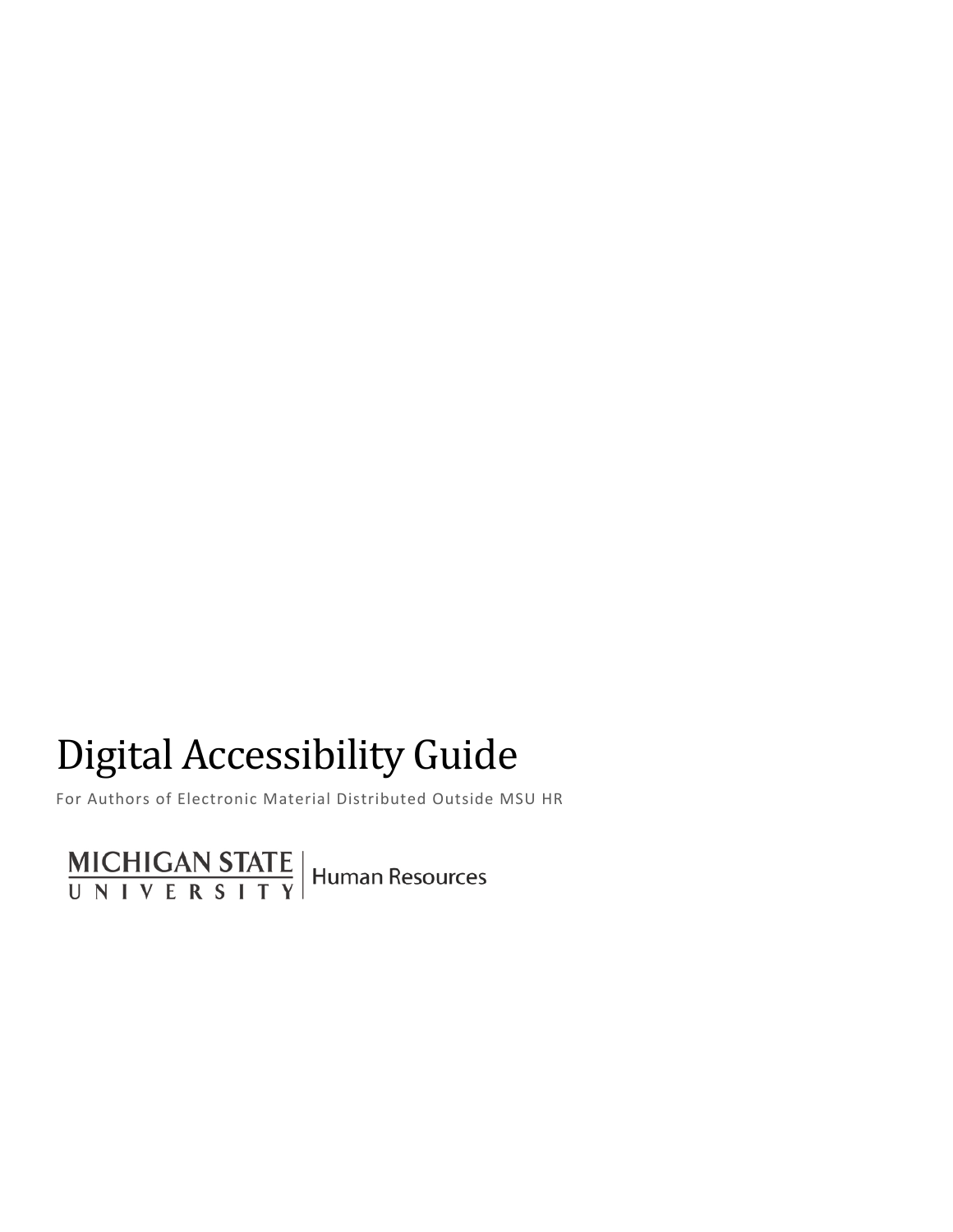# <span id="page-1-0"></span>**Welcome to Accessibility**

The goal of accessibility is to allow equal access for all employees at Michigan State University. That applies to software and documentation as well as facilities and educational resources.

Michigan State University is bound by Section 508 of the *Rehabilitation Act of 1973*, but has voluntarily adopted the more specific *Web Content Accessibility Guidelines (WCAG)*. We comply at level AA of those guidelines.

These goals are met by making sure employees who are experiencing a disability can perceive and use, or alternatively use assistive technology, to access the same information as others. When this is not possible information must be presented in some other, yet equivalent, way.

# <span id="page-1-1"></span>**Table of Contents**

| WELCOME TO ACCESSIBILITY NAMES AND THE RESERVE OF STREET AND THE RESERVE OF STREET AND THE RESERVE OF STREET AND THE RESERVE OF STREET AND THE RESERVE OF STREET AND THE RESERVE OF STREET AND THE RESERVE OF STREET AND THE R | $\mathbf{2}$   |
|--------------------------------------------------------------------------------------------------------------------------------------------------------------------------------------------------------------------------------|----------------|
|                                                                                                                                                                                                                                | $\sim$ 2       |
|                                                                                                                                                                                                                                |                |
|                                                                                                                                                                                                                                |                |
|                                                                                                                                                                                                                                |                |
|                                                                                                                                                                                                                                |                |
|                                                                                                                                                                                                                                |                |
|                                                                                                                                                                                                                                | $\overline{4}$ |
|                                                                                                                                                                                                                                |                |
|                                                                                                                                                                                                                                |                |
|                                                                                                                                                                                                                                |                |
|                                                                                                                                                                                                                                | $\mathsf{q}$   |
|                                                                                                                                                                                                                                |                |
|                                                                                                                                                                                                                                |                |
|                                                                                                                                                                                                                                |                |
|                                                                                                                                                                                                                                |                |
|                                                                                                                                                                                                                                | 14             |
|                                                                                                                                                                                                                                |                |
|                                                                                                                                                                                                                                |                |
|                                                                                                                                                                                                                                | 15             |
|                                                                                                                                                                                                                                |                |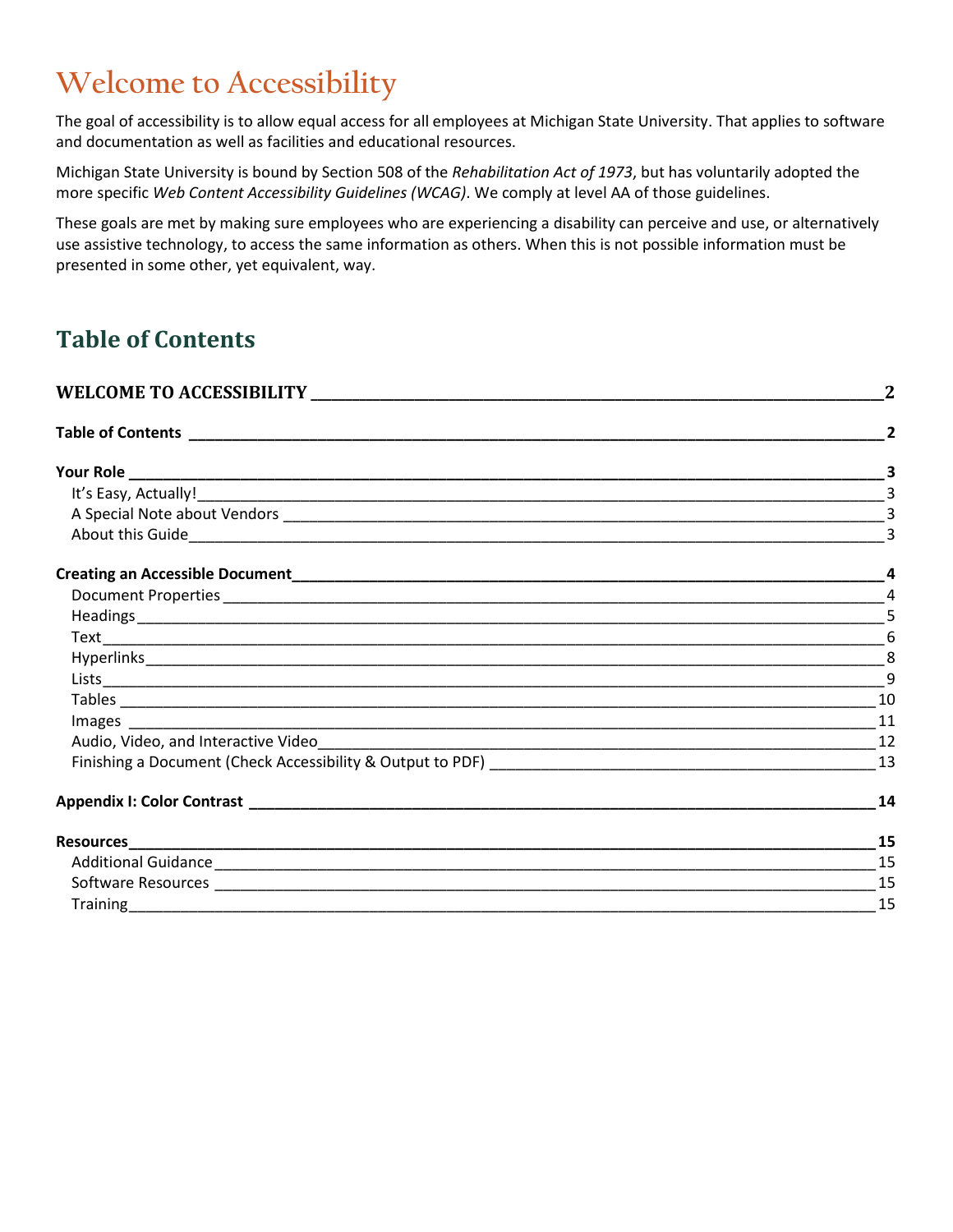# <span id="page-2-0"></span>**Your Role**

As an author of content that may be distributed or available to people outside of MSU Human Resources, you share in the responsibility for making content accessible.

## <span id="page-2-1"></span>**It's Easy, Actually!**

Creating accessible documents is simple using the tools built into the editors, such as Microsoft Word, Outlook, Excel, PowerPoint, and the OmniUpdate website editor. With a little planning and a few seconds spent when adding content, you will save countless hours trying to fix content later. This will also make your documents easier to maintain.

NEVER use Prezi for presentations as it is inherently inaccessible to people with vision difficulties.

## <span id="page-2-2"></span>**A Special Note about Vendors**

These standards apply to ALL content you distribute to employees, applicants, or other parties outside MSU HR. This includes content provided by vendors. They are also required to assure documents are accessible. If you receive documentation (documents, files, videos, book excerpts) that is inaccessible, give it back to the vendor with this guide. If additional direction is needed on how to correct issues, contact the HR User Experience team (email in the Resources section).

The Resources section includes free on-line references, as well as organizations that provide training on accomplishing these standards.

If vendors are using Adobe InDesign to create documents, direct them to the Adobe entries in the Resources section of this guide.

If vendors are unwilling or unable to correct their resources, and we cannot make the corrections here, place verbiage next to the link to the document that:

- Explains that an accessible version was requested
- Directs the user to contact the HR Solutions Center (or whomever is appropriate), with phone and email information, for help reading the document.

## <span id="page-2-3"></span>**About this Guide**

While it might seem easier for authors to have this content arranged by the type of editor being used (e.g. MS Word, Excel, etc.) we have opted instead to arrange items by the type of element (e.g. tables, links). Our hope is that this will call attention to the fact that many items are often overlooked in different software applications. For example:

- A grid of data in MS Excel does NOT constitute an accessible table
- The use of headings is often overlooked in spreadsheets
- Headings are often missing from PowerPoint presentations
- The automatic insertion of a hyperlink is taken for granted

Additionally, the phrase "**context menu**" is used throughout this document. A context menu contains options specific to an element. Context menus are typically found by using the right mouse button. However, people who cannot use a mouse would not be able to follow such an instruction. Rather, they would access the context menu through keystrokes or some other method.

These techniques apply to all digital communications, such as emails, posts on social media, blogs, etc. While only four software editors are documented here (MS Word, MS Excel, MS PowerPoint, and OmniUpdate), almost all software has a way to accomplish these requirement. If the software does not allow for these techniques (for example, at the time of this writing, Prezi presentations cannot be made accessible), do not use it!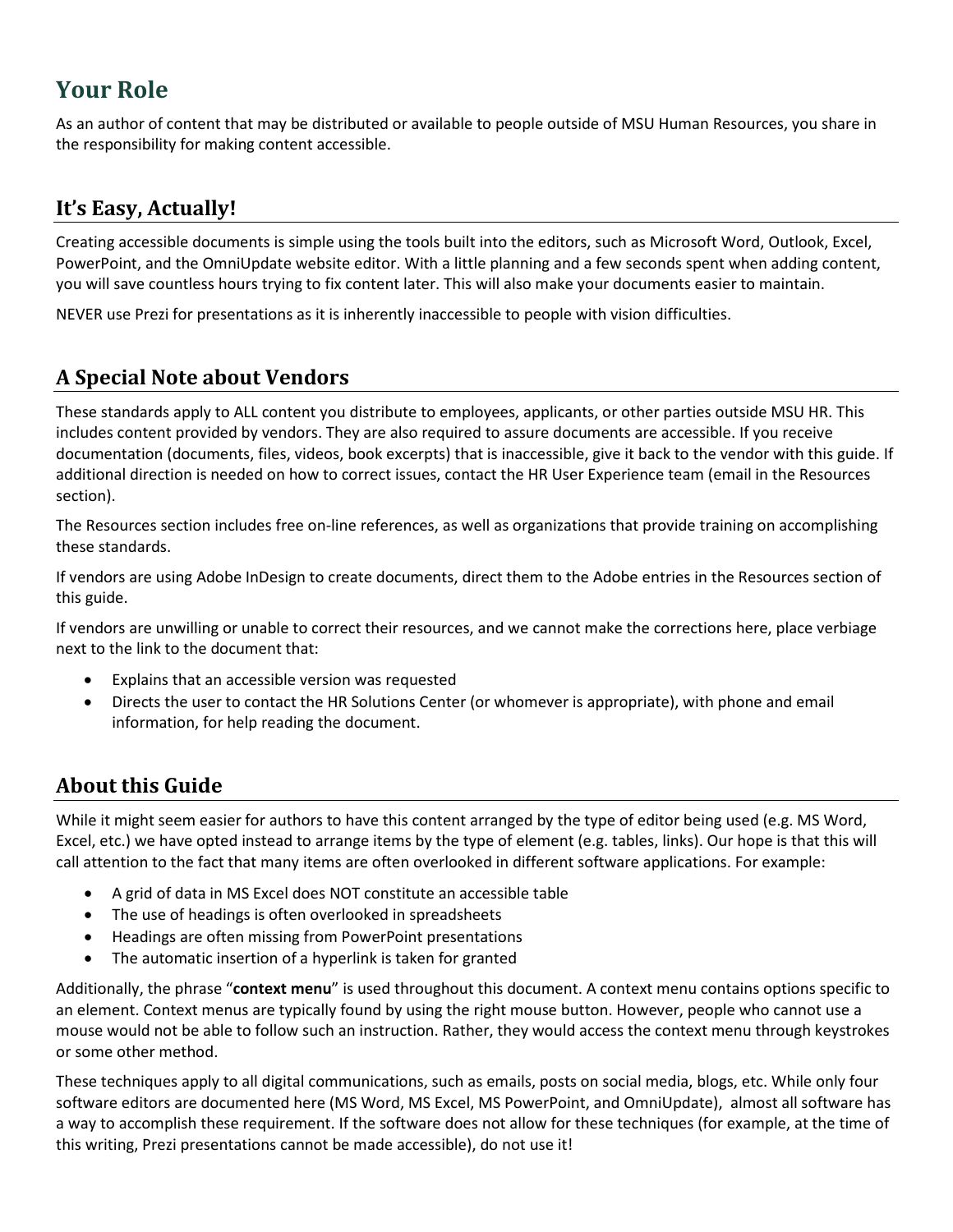## <span id="page-3-1"></span><span id="page-3-0"></span>**Document Properties**

The first thing a person encounters when using a screen reader is information about the document. It is important that information be accurate.

## **Document Title**

The Document Title is the most important piece of information. It is read to the user and available to everyone who accesses the document electronically. On a website this displays in the browser tab strip.

## **Learn More**

[Understanding: Page Titled](http://www.w3.org/WAI/WCAG21/Understanding/page-titled.html)

[How to Meet: Page Titled](http://www.w3.org/WAI/WCAG21/quickref/?showtechniques=132#page-titled)

#### **Never…**

#### **Never Copy Documents without editing the Title**

Remember, when you copy a document to make a different version of it, it retains the document title. Make sure to update this on all documents.

## **Never Remove Slide Titles in PowerPoint**

If you should remove a slide title, directions for adding it back are in the following table.

## **Directions**

## **Tool How do I?** *SET DOCUMENT TITLE* **Nord & Outlook Word & Outlook** From the menu bar, select File. In the pane that opens, enter a meaningful name in the Title field. Make sure to save the file. In MS Outlook, an email's subject line is equivalent to the document title. *SET DOCUMENT TITLE* **Excel** From the menu bar, select File. In the pane that opens, enter a meaningful name in the Title field. Make sure to save the file.

#### *SET DOCUMENT TITLE*

From the menu bar, select File. In the pane that opens, enter a meaningful name in the Title field. Make sure to save the file.

#### *SET DOCUMENT TITLE*

- 1. Open the document
- 2. Check out the document
- 3. Select the Properties button in the tab
- 4. Open the Parameters section
- 5. Enter the Title field
- 6. Save and Publish

# **PowerPoint PowerPoint**

**OmniUpdate**

**OmniUpdate**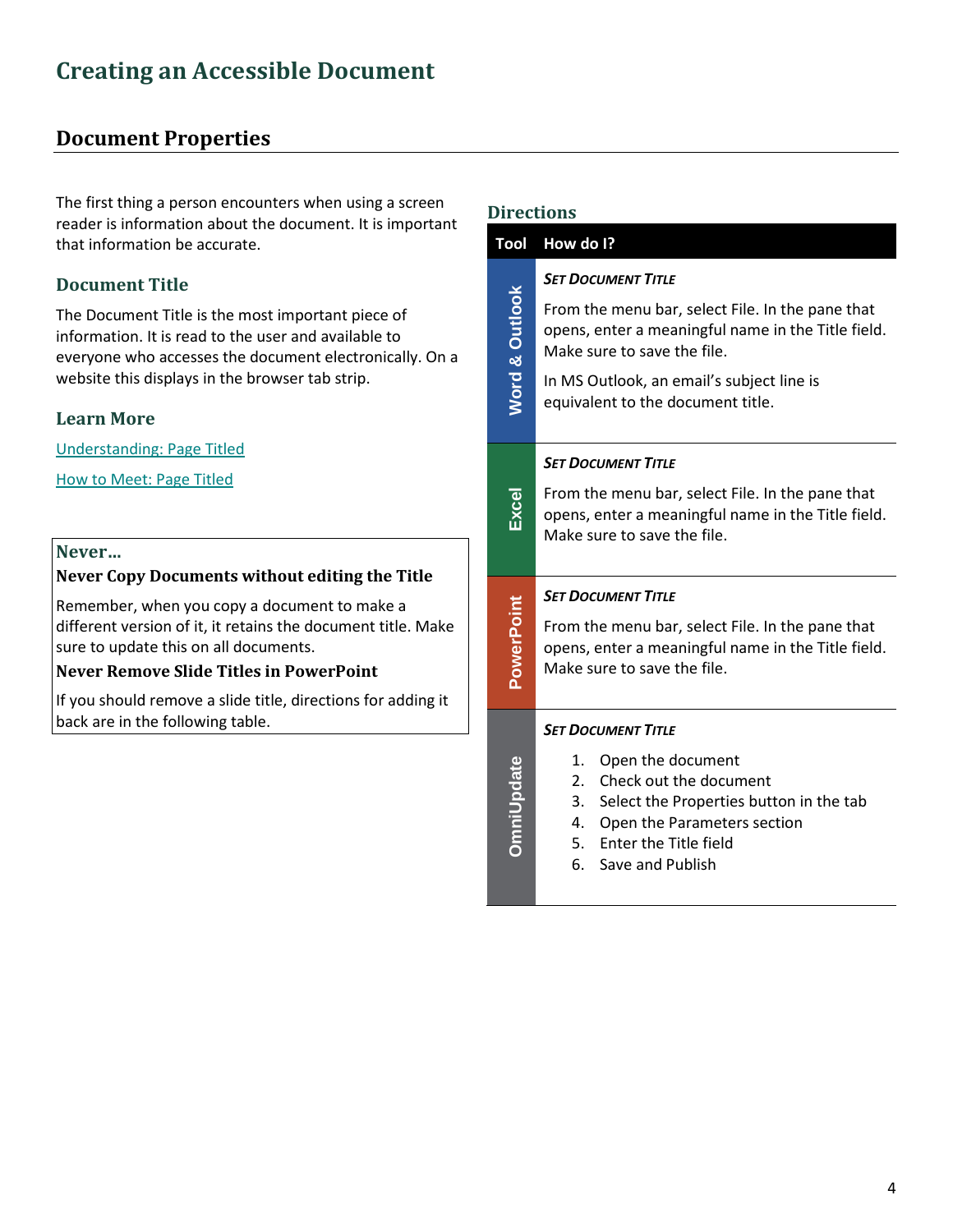<span id="page-4-0"></span>Headers are the primary way people who use screen readers navigate through documents. They use key combinations to jump from header to header or drill down deeper into the content. They can also call up the structure of a document based on headers.

## **Only One "Heading 1"**

Documents, especially websites, should only have heading at level one for the entire document.

## **Logically Nested**

Headers create a nested structure. It is best practice that headings should never skip a level. That is, a level 4 heading should be within a level 3 heading, which is within a level 2 heading. A level 4 heading should never be directly inside a level 2 heading, for example.

Someone using a screen reader might encounter a heading at level 2. They then look for a heading at level 3. Not finding level 3, they move on to the next heading at level 2. If there is a heading at level 4 placed beneath level 2, they will have missed that content.

## **Use Formatting Tools**

Editing tools provide a way to format and apply headings; use them!

## **Page Title (PowerPoint)**

Every slide in PowerPoint should have a unique title. PowerPoint templates place these here for you. Do not remove them. IF they get in the way, see below for how to manage them. When a topic spans multiple slides, make sure the title recognizes that on each page and is unique (e.g. "(1 of 2)."

## **Learn More**

[Understanding: Headings and Labels](http://www.w3.org/WAI/WCAG21/Understanding/headings-and-labels.html)

[How to Meet: Headings and Labels](https://www.w3.org/WAI/WCAG21/quickref/#headings-and-labels)

## **Never…**

**Never Skip Heading Levels Never Format font to look like a heading**

Often people attempt to create the visual appearance of a heading but don't actually create a heading.

## **Directions for Using Headings**

#### **Tool How do I?**

**Word & Outlook**

**Nord & Outlook** 

**Excel**

#### *APPLY HEADINGS*

Place the cursor in the paragraph that will become a heading. In the Home tab of the ribbon (Format Text in Outlook on desktop), go to the Styles section. Select the appropriate heading.

#### *MODIFY HEADINGS*

Use the context menu on the given heading in the Styles toolbar. Select "Modify." Change the font, or other items under the Format button.

#### *APPLY HEADINGS*

Place the cursor in the paragraph that will become a heading. In the Home tab of the ribbon, go to the Styles section. Select the

## appropriate "Heading 1", "Heading 2", etc.

#### *MODIFY HEADINGS*

Use the context menu on the heading in the Styles toolbar. Select "Modify." Change the font or other items under the Format button.

## *SLIDE TITLE*

If the Slide Title box has been removed from the document, it can be re-added.

- 1. From ribbon bar, select the View tab.
- 2. Choose the Outline View
	- 3. The slide title can be typed into the space next to the slide title

**Accessibility: Spartans Will** 

## 3 Agenda

#### *APPLY HEADINGS*

 $2\Box$ 

"Edit…" the section of the page. Place the cursor in the paragraph to be formatted as a heading. Use the formatting dropdown in the toolbar.

## *MODIFY HEADINGS*

Headings are preformatted and cannot be changed. Do not reformat text of heading.



PowerPoint **PowerPoint**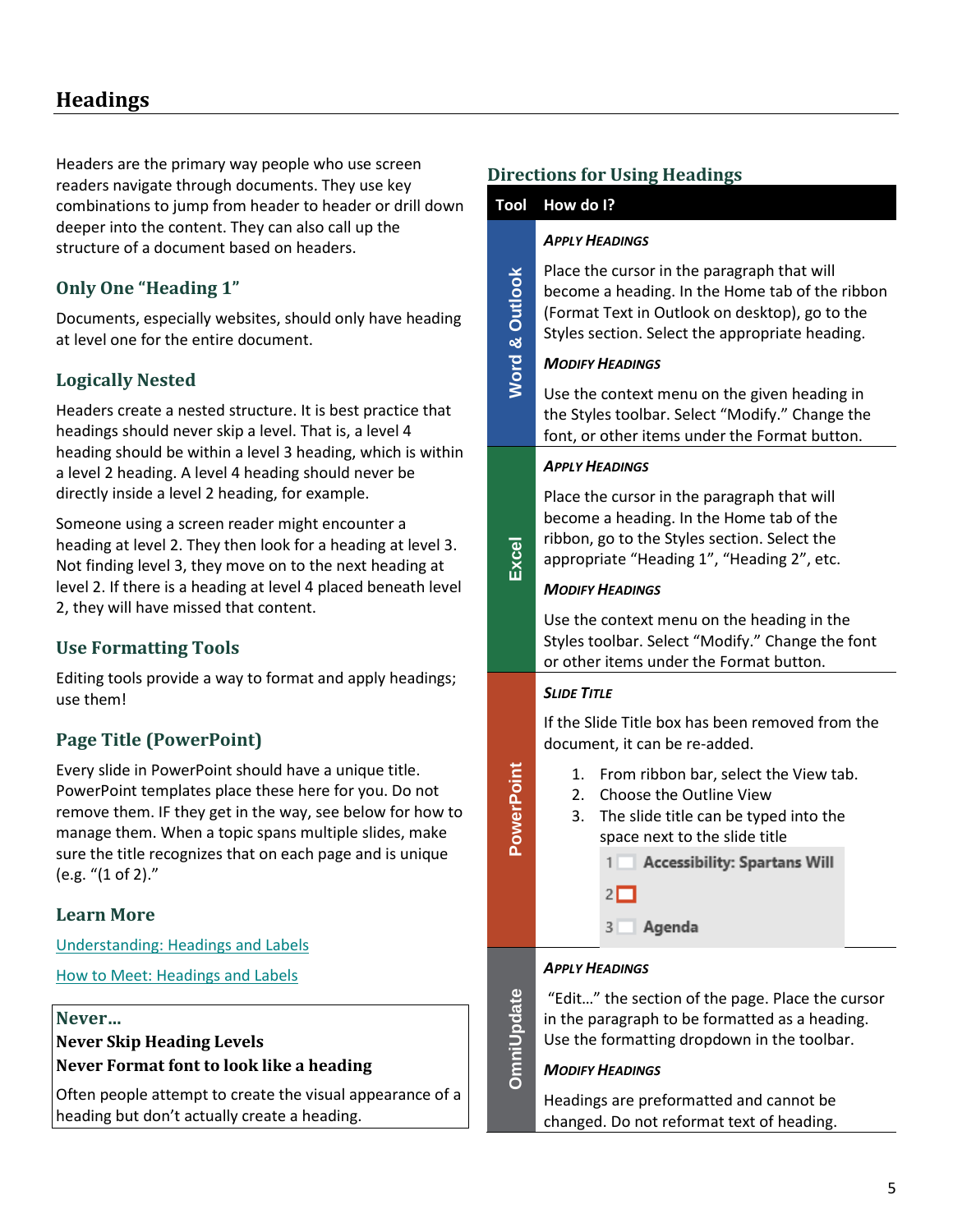## <span id="page-5-0"></span>**Text**

Text is the basic way of communicating in written form. However, it is possible to make this difficult for people experiencing visual impairments.

Adjust font size and color in a document by adjusting the styles. Only format text using the styles.

## **Color Contrast**

Text must stand out from its background. A color checker like the Colour Contrast Analyser by The Paciello Group can help determine if you have enough contrast between the font color you chose and that colorful background. Look for a contrast of

- 4.5:1 for font less than 14 point
- 3.0:1 for large font (either: at least 18 point tall, or at least 14 point and boldface)
- 3.0:1 for the contrast between two sets of adjoining text (like links within a paragraph)

Don't assume standard colors in themes delivered by Microsoft meet these requirements. See Appendix I for proper color contrast using the MSU color palette.

## **Font Size**

The smaller the font, the more difficult it is to read.

- Word uses a minimum font of 11 point font in a 12 point space (the default line spacing of 1.08 or more).
- Excel uses a minimum of 11 point font in a 14.4 point cell.
- OmniUpdate is set to 15 point; never smaller.
- A best practice for PowerPoint presentations is to use 16 point font for the absolute minimum.

## **Learn More**

[Understanding: Use of Color](http://www.w3.org/WAI/WCAG21/Understanding/use-of-color.html)

[How to Meet: Use of Color](http://www.w3.org/WAI/WCAG21/quickref/#use-of-color)

[Understanding: Contrast \(Minimum\)](http://www.w3.org/WAI/WCAG21/Understanding/contrast-minimum.html)

[How to Meet: Contrast \(Minimum\)](http://www.w3.org/WAI/WCAG21/quickref/#contrast-minimum)

[Word: Heading Styles](https://webaccess.msu.edu/Tutorials/word.html#heading%20styles) (webaccess.msu.edu)

#### **Never…**

**Never Use a Graphic in Place of Text**

See the Images section for more detail.

## **Never Rely on the Zoom tool to Read Font**

Magnifying documents should never be relied upon since there are different ways to zoom, which act differently across browsers.

## **Never Use Text Boxes**

Except for PowerPoint, text boxes are essentially graphics and thus are not read.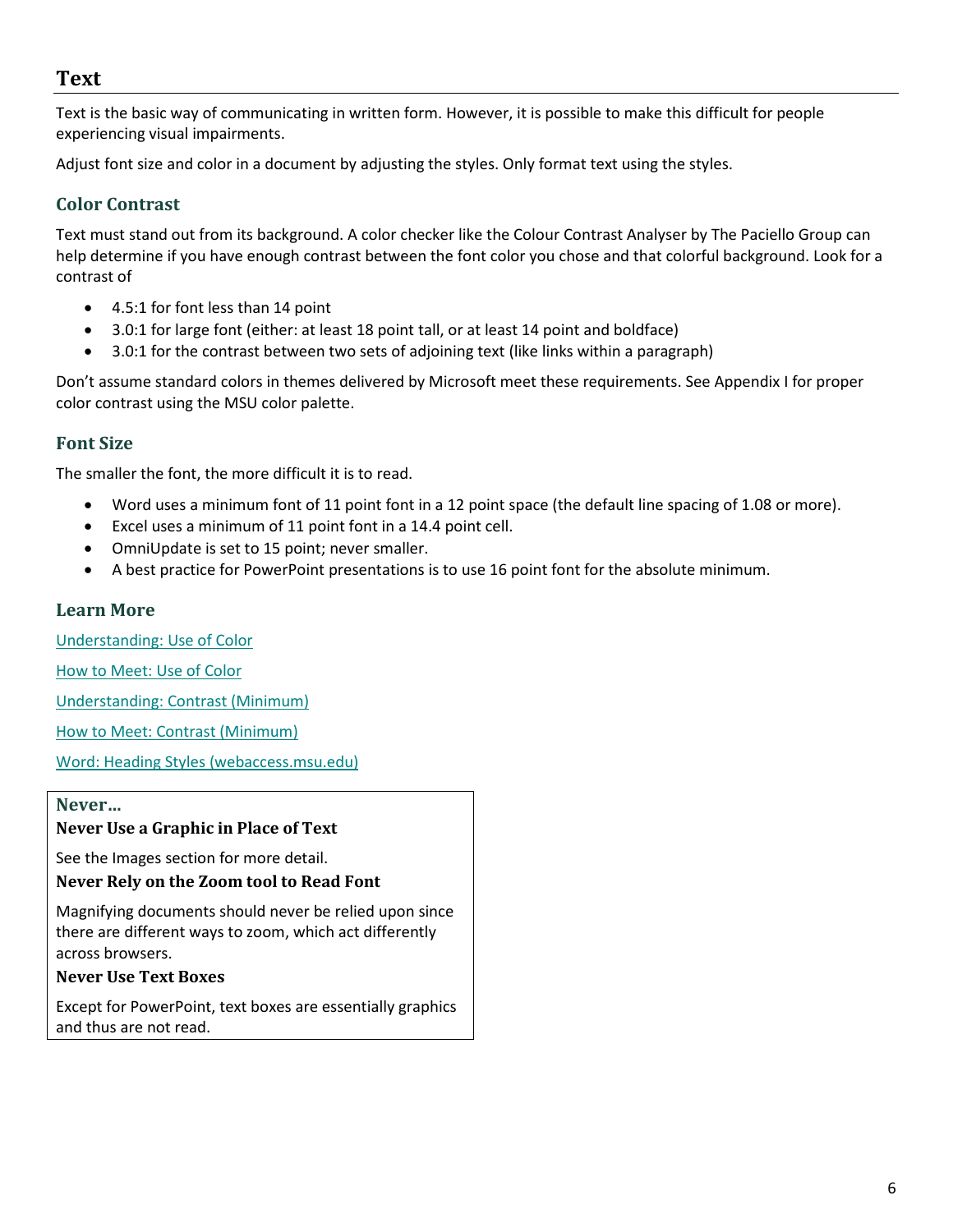# **Directions for Formatting Text**

| <b>Tool</b>       | How do I?                                                                                                                                                                                                                                                                                                                                                                                                                                                                                                                                                                       |  |  |  |  |  |  |  |  |  |  |
|-------------------|---------------------------------------------------------------------------------------------------------------------------------------------------------------------------------------------------------------------------------------------------------------------------------------------------------------------------------------------------------------------------------------------------------------------------------------------------------------------------------------------------------------------------------------------------------------------------------|--|--|--|--|--|--|--|--|--|--|
| Word & Outlook    | From the ribbon bar, choose the Home tab (Format Text in Outlook), and pick the style you want to apply from<br>the "Styles" section.                                                                                                                                                                                                                                                                                                                                                                                                                                           |  |  |  |  |  |  |  |  |  |  |
|                   | <b>SET COLOR CONTRAST &amp; FONT SIZE</b>                                                                                                                                                                                                                                                                                                                                                                                                                                                                                                                                       |  |  |  |  |  |  |  |  |  |  |
|                   | 1. Place your cursor in the text to be changed; use the context menu in the Styles section of the Home<br>ribbon bar<br>2. Select "Modify"<br>3. Font size and color can be adjusted in the resulting screen                                                                                                                                                                                                                                                                                                                                                                    |  |  |  |  |  |  |  |  |  |  |
|                   | All text with this style applied will be updated.                                                                                                                                                                                                                                                                                                                                                                                                                                                                                                                               |  |  |  |  |  |  |  |  |  |  |
|                   | <b>SET COLOR CONTRAST &amp; FONT SIZE</b>                                                                                                                                                                                                                                                                                                                                                                                                                                                                                                                                       |  |  |  |  |  |  |  |  |  |  |
| Excel             | 1. On the Home tab, in the Styles group, choose Cell Styles<br>Do one of the following:<br>2.<br>a. To modify an existing cell style, open the context menu, and then select Modify<br>b. To create a duplicate of an existing cell style, open the context menu, and then select Duplicate<br>In the Style name box, type an appropriate name for the new style. Note: A duplicate cell style and a<br>3.<br>renamed cell style are added to the list of custom cell styles. If you do not rename a built-in cell style,                                                       |  |  |  |  |  |  |  |  |  |  |
|                   | the built-in cell style will be updated with any changes that you make<br>4. Choose Format<br>5. On the various tabs in the Format Cells dialog box, select the formatting that you want, then OK<br>In the Style dialog box, under Style Includes, select or clear the check boxes for what you want to<br>6.<br>include                                                                                                                                                                                                                                                       |  |  |  |  |  |  |  |  |  |  |
|                   | It is recommended that you change fonts globally using the Slide Master                                                                                                                                                                                                                                                                                                                                                                                                                                                                                                         |  |  |  |  |  |  |  |  |  |  |
|                   | <b>SET COLOR CONTRAST &amp; FONT SIZE</b>                                                                                                                                                                                                                                                                                                                                                                                                                                                                                                                                       |  |  |  |  |  |  |  |  |  |  |
| PowerPoint        | 1. On the View tab, in the Master Views group, select Slide Master.<br>The left pane contains the slide masters and layouts, select the slide master thumbnail (or other<br>2.<br>layout)<br>3. On the slide master (or layout), select the title text or the level of body text for the new font style.<br>On the Slide Master tab, in the Background group, select Fonts, and then select a font from the list<br>4.<br>5.<br>To change colors, choose either the Colors dropdown, then Pick a value from the list, or create Custom<br>Colors<br>Close the Master View<br>6. |  |  |  |  |  |  |  |  |  |  |
|                   | In OmniUpdate, always use the font styles dropdown.                                                                                                                                                                                                                                                                                                                                                                                                                                                                                                                             |  |  |  |  |  |  |  |  |  |  |
| <b>OmniUpdate</b> | On rare occasion, you may want to add emphasis.                                                                                                                                                                                                                                                                                                                                                                                                                                                                                                                                 |  |  |  |  |  |  |  |  |  |  |
|                   | <b>SET COLOR CONTRAST &amp; FONT SIZE</b><br>1. Select the Paragraph text to change<br>2. Apply one of the following:<br><b>Font Sizes</b><br>a.<br><b>Background Color</b><br>b.<br><b>Bold or Italic</b><br>C.                                                                                                                                                                                                                                                                                                                                                                |  |  |  |  |  |  |  |  |  |  |
|                   | The ( $\overline{\mathcal{L}}$ ) button clears formatting<br>3.                                                                                                                                                                                                                                                                                                                                                                                                                                                                                                                 |  |  |  |  |  |  |  |  |  |  |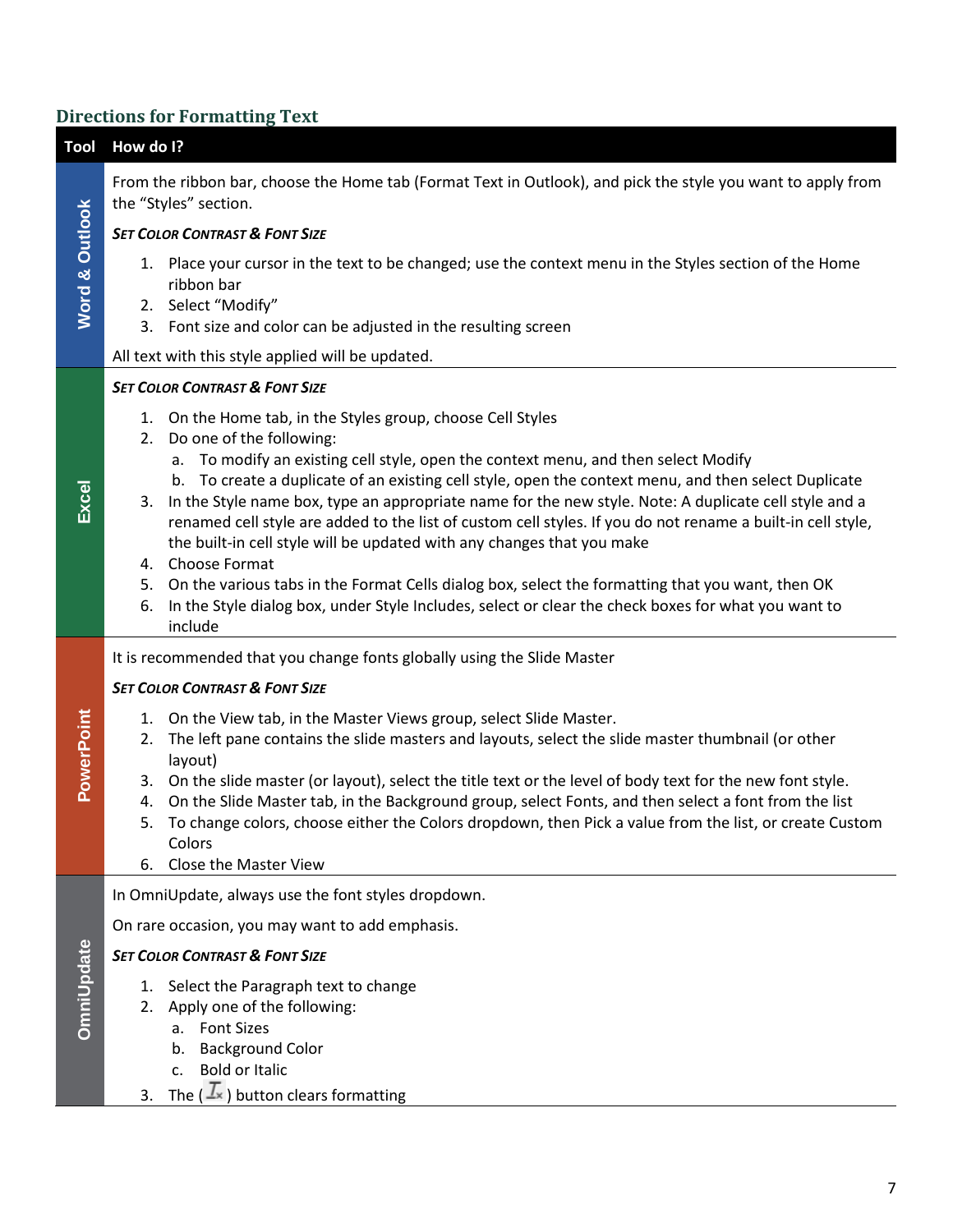# <span id="page-7-0"></span>**Hyperlinks**

Hyperlinks are used to navigate to an email, another document, website, or place in the same document.

## **Naming**

Naming a hyperlink is easy: just title similar to the page or anchor/bookmark to which it is pointing. For example:

[Microsoft Word Accessibility](https://webaccess.msu.edu/Tutorials/word.html)

[Current Employees](https://hr.msu.edu/current-employees.html)

## **Obviously Selectable**

It must be obvious that hyperlink text is selectable. This is normally accomplished by applying an underline. However, size, contrasting color, and both location and spacing around the link (if not in a paragraph) can also call attention to the selectable nature of text.

## **Color Contrast**

Use a contrast analyzer to meet contrast ratios:

- 4.5:1 contrast ratio against the background
- 3.0:1 contrast ratio IF they are near other text

Microsoft defaults blue for links, which fails the contrast test. See Appendix I for proper color contrast using the MSU color palette.

## **Tooltip/Hover Text**

Not required for accessibility, tooltips (also called hover text or the link's title) provide information about the link.

## **Manually Check Links**

Accessibility Tools will not catch a broken link. Make sure to manually check all links in your document.

## **Learn More**

[Understanding: Link Purpose](http://www.w3.org/WAI/WCAG21/Understanding/link-purpose-link-only.html)

[How to Meet: Link Purpose](http://www.w3.org/WAI/WCAG21/quickref/#link-purpose-link-only)

## **Never…**

## **Never use the URL, "click here" or slang**

- CORRECT [MSU Human Resources Homepage](https://hr.msu.edu/)
- CORRECT  $\frac{\text{Accessibility Team}}{\text{Team}}$  $\frac{\text{Accessibility Team}}{\text{Team}}$  $\frac{\text{Accessibility Team}}{\text{Team}}$  (this is an email)
- INCORRECT [https://hr.msu.edu](https://hr.msu.edu/)
- INCORRECT To go to HR, [Click Here](https://hr.msu.edu/)

## **Directions for Using Hyperlinks**

#### **Tool How do I?**

#### *INSERT HYPERLINK*

Select the text. From the ribbon bar, go to the **Insert** tab, then **Link** in the **Link** section. Enter the email, URL in the **Address** field or select the place in the document which will be the target.

## *CHANGE HYPERLINK COLOR*

From the **Design** tab of the ribbon bar, choose the **Colors** dropdown, then **Customize Colors**. Enter the desired color for hyperlinks.

## *INSERT HYPERLINK*

Select the text. From the ribbon bar go to the **Insert** tab, then **Link** in the **Link** section. Enter the email, URL in the **Address** field or select the place in the document which will be the target.

## *CHANGE HYPERLINK COLOR*

From the **Page Layout** tab of the ribbon bar, choose the **Colors** dropdown, then **Customize Colors**. Enter the desired color for hyperlinks.

#### *INSERT HYPERLINK*

Highlight the text inside a text box. From the ribbon bar go to the **Insert** tab, then **Link** in the **Link** section. Enter the email, URL in the **Address** field or select the place in the document which will be the target.

## *CHANGE HYPERLINK COLOR*

From the ribbon bar, go to the **Design** tab. Expand the **Variants** section, then choose **Colors**, then **Customize Colors**. Set the colors.

## *INSERT HYPERLINK*

Highlight the text (watch for trailing spaces), choose the **Insert/Edit Link** (chain link icon) from the toolbar.

- Navigate to a page in OmniUpdate
- Enter the URL for other sites

## *CHANGE HYPERLINK COLOR*

The color of hyperlinks is predetermined.



**PowerPoint**

PowerPoint

**OmniUpdate**

**OmniUpdate** 

**Word & Outlook**

Word & Outlook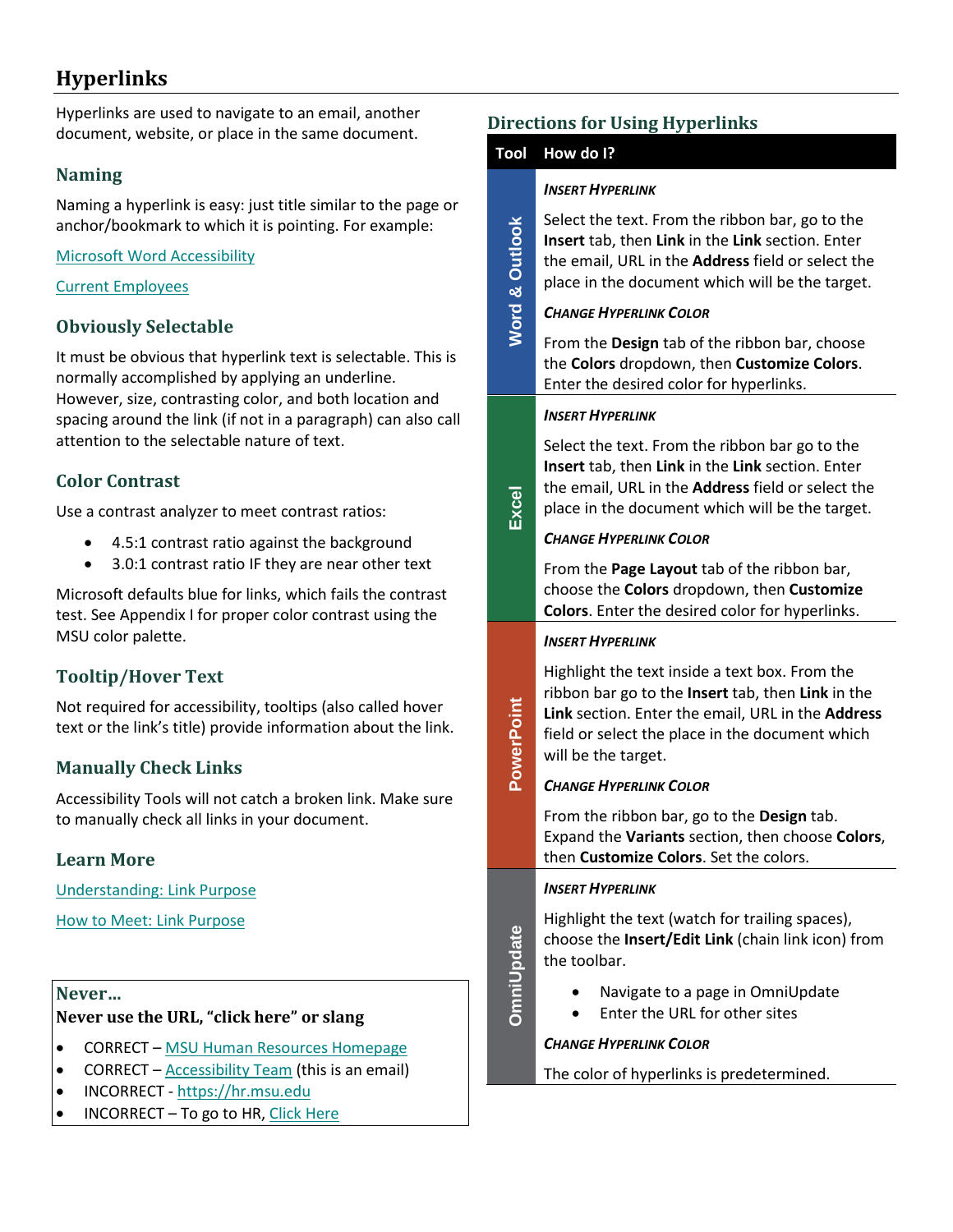## <span id="page-8-0"></span>**Lists**

Lists are used to either present short groups of similar items or steps. There are two kinds of lists:

- Unordered/bulleted list the order of the items does not matter, like this list you are reading now
- Ordered/numbered list used to present a sequence of steps or hierarchy of values

## **Proper List**

Lists have codes before and after them, as well as before and after each item, which the screen reader communicates. Use the list tool in whatever software you are using to create lists.

## **Multi-Level Lists**

A multi-level list is one in which additional details under one bullet are added and indented. Use the indent option of the tool in which you are creating the list.

## **Learn More**

#### [Tutorial: Content Structure -](http://www.w3.org/WAI/tutorials/page-structure/content/#lists) Lists

#### **Never…**

#### **Never Mix Types of Lists**

Switching between types of list, for example, putting bullets for sub-steps inside a numbered list, will often cause confusion for the screen reader. Once the numbered section of the list resumes, a screen reader may treat it as a new list and read the value "1" even though it may be step 5, for example.

#### **Never Break Lists**

Lists should be continuous. Inserting paragraph returns to add blank spaces between list items results in many lists each with one item. Images can be inserted into a bulleted list but must be inserted "in-line." See the Images section for more details. In some programs, the <shift> and <enter> keys used together will insert a line break, which does not interrupt a list.

## **Never Manually Add Bullets**

Use the list tool in the software. Don't type or insert a bullet symbol. This is not a true list.

## **Directions for Using Lists**

#### **Tool How do I?**

#### *CREATE PROPER LIST*

Place your cursor where you want the list to begin. On the ribbon bar, in the Home tab,

**Word & Outlook**

Word & Outlook

**Excel**

**PowerPoint**

PowerPoint

choose either the bullets ( $\frac{1}{1-\alpha}$ ) or numbering ( ) icons.

Use the return key to add the next item in the list.

#### *CREATE MULTI-LEVEL LIST*

Place your cursor where you want the next bullet to be indented and use the increase indent  $(2\equiv)$ and decrease indent  $(\equiv)$  tools.

#### *CREATE PROPER LIST*

Microsoft Excel cannot produce a correct bulleted list. You can list steps in a separate column of an accessible table.

#### *CREATE PROPER LIST*

Place your cursor where you want the list to begin. On the ribbon bar, in the Home tab,

choose either the bullets  $\left( \frac{1}{1 - x} \right)$  or numbering (  $\overline{\phantom{a}}$ ) icons.

Use the return key to add the next item in the list.

#### *CREATE MULTI-LEVEL LIST*

Place your cursor where you want the next bullet to be indented and use the increase indent  $(2\equiv)$ and decrease indent  $($ 

#### *CREATE PROPER LIST*

Place your cursor where you want the list to begin. On the ribbon bar, in the Home tab, choose either the bullets ( $\equiv$ ) or numbering ( $\equiv$ ) icons.

Use the return key to add the next item in the list.

## *CREATE MULTI-LEVEL LIST*

Place your cursor where you want the next bullet to be indented and use the increase indent  $($ and decrease indent  $(\equiv )$  tools.

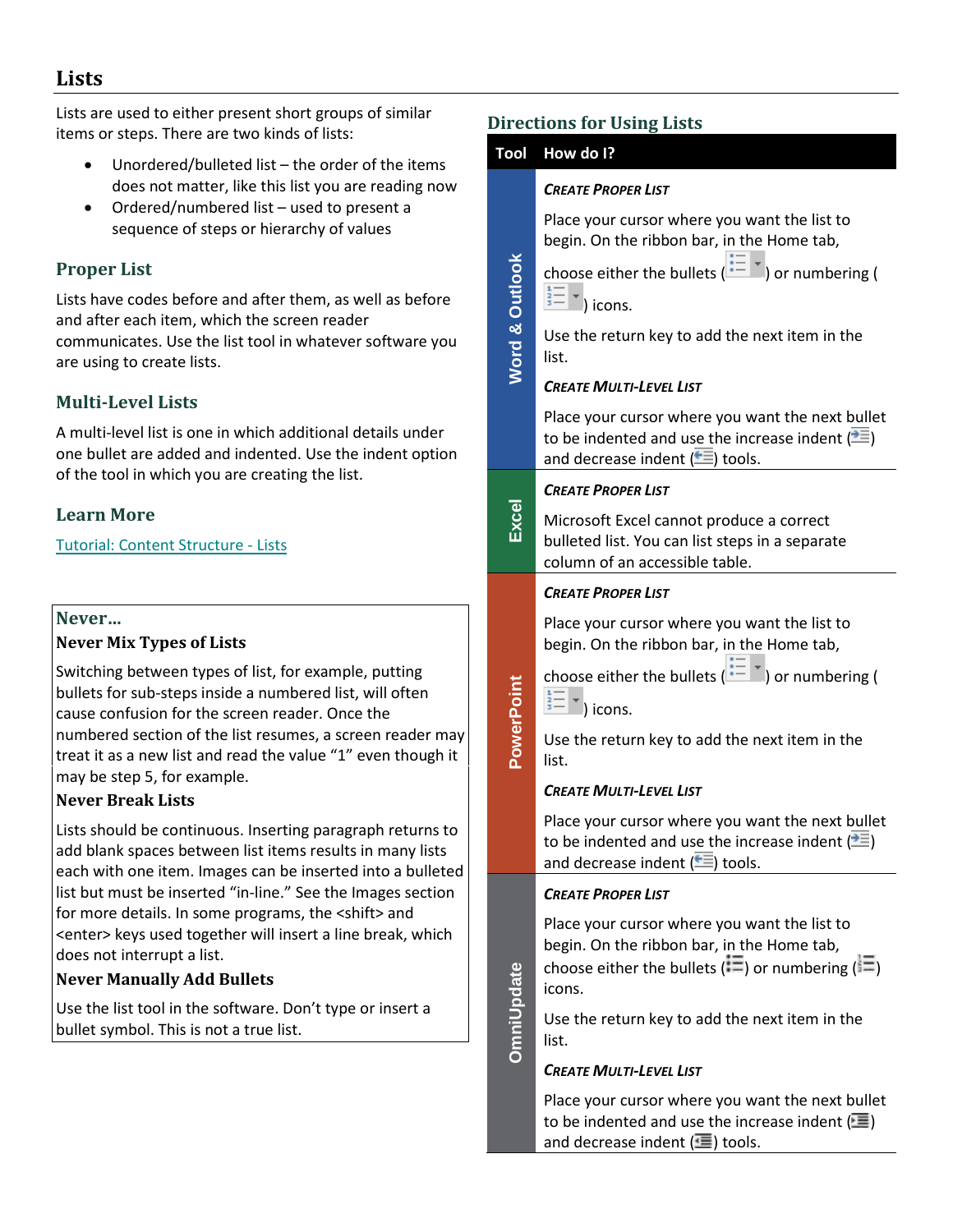## <span id="page-9-0"></span>**Tables**

Tables are ONLY used to present standardized data in rows and columns.

Tables should not be used to arrange content on a page or screen.

Also, the grid of cells in a MS Excel spreadsheet is not a table, and be confusing for a person using a screen reader.

## **Header Row**

Every table must have a single header row. People with eyesight can glance up to see what a column heading is if they lose their way. People who use screen readers cannot. The screen reader announces the heading value with the value in the cell, which makes the cell value meaningful.

## **Alternative Text**

Alternative text allows the user of a screen reader to gather more information about a table so they can decide if they want to navigate through it or skip over it.

## **Learn More**

[Tutorial: Tables Concepts](http://www.w3.org/WAI/tutorials/tables/)

## **Never…**

## **Never Merge Cells**

Tables should never have merged cells. People who use the tab and arrow keys to navigate a table will quickly become lost, and data will be skipped by the screen reader.

## **Never Structure Page Layout using Tables**

Tables should never be used to structure items in a page for visual purposes.

## **Directions for Using Tables**

#### **Tool How do I?**

**Word & Outlook**

Word & Outlook

**Excel**

**PowerPoint**

PowerPoint

**OmniUpdate**

**OmniUpdate** 

#### *SET HEADER ROW*

| Place the cursor in the table's top row. From the |
|---------------------------------------------------|
| Table Tools section of the ribbon, choose the     |
| Layout tab, then the Properties button. In the    |
| pop-up, go to the Row tab and choose Repeat as    |
| the header row at the top of each page.           |
|                                                   |

#### *ADD ALTERNATIVE TEXT*

From the table and select the **Layout** tab in the ribbon bar. Choose the **Properties** option. On the **Alt Text** tab, complete the **Description**.

#### *SET HEADER ROW*

Select cells that will form the table. Choose **Insert** in the ribbon bar, then the **Table** option. In the pop-up, check **My table has headers**.

Then, select the cells of the header row. From the **Formula** tab, **Define Name**, enter "**Title**" as the **Name**, then **OK**.

#### *ADD ALTERNATIVE TEXT*

Choose the **Table** menu, followed by **Alternative Text**. Enter the **Description**.

#### *SET HEADER ROW*

Choose **Insert** from the ribbon bar. Then select the table icon. Choose the size of your table. On the **Design** tab of the ribbon bar, the **Header Row** option should be checked automatically.

## *ADD ALTERNATIVE TEXT*

From the table, open the context menu, then choose **Format Shape**. In the **Shape Options** section, go to the **Size & Properties** icon. Expand the Alt Text section and complete the Description field.

#### *SET HEADER ROW*

Place cursor in the table's top row. From the table menu in the toolbar, choose the **Row** menu item, then **Row Properties**. Set the **Row type** field to **Header**.

*ALTERNATIVE TEXT IS NOT POSSIBLE IN OMNIUPDATE*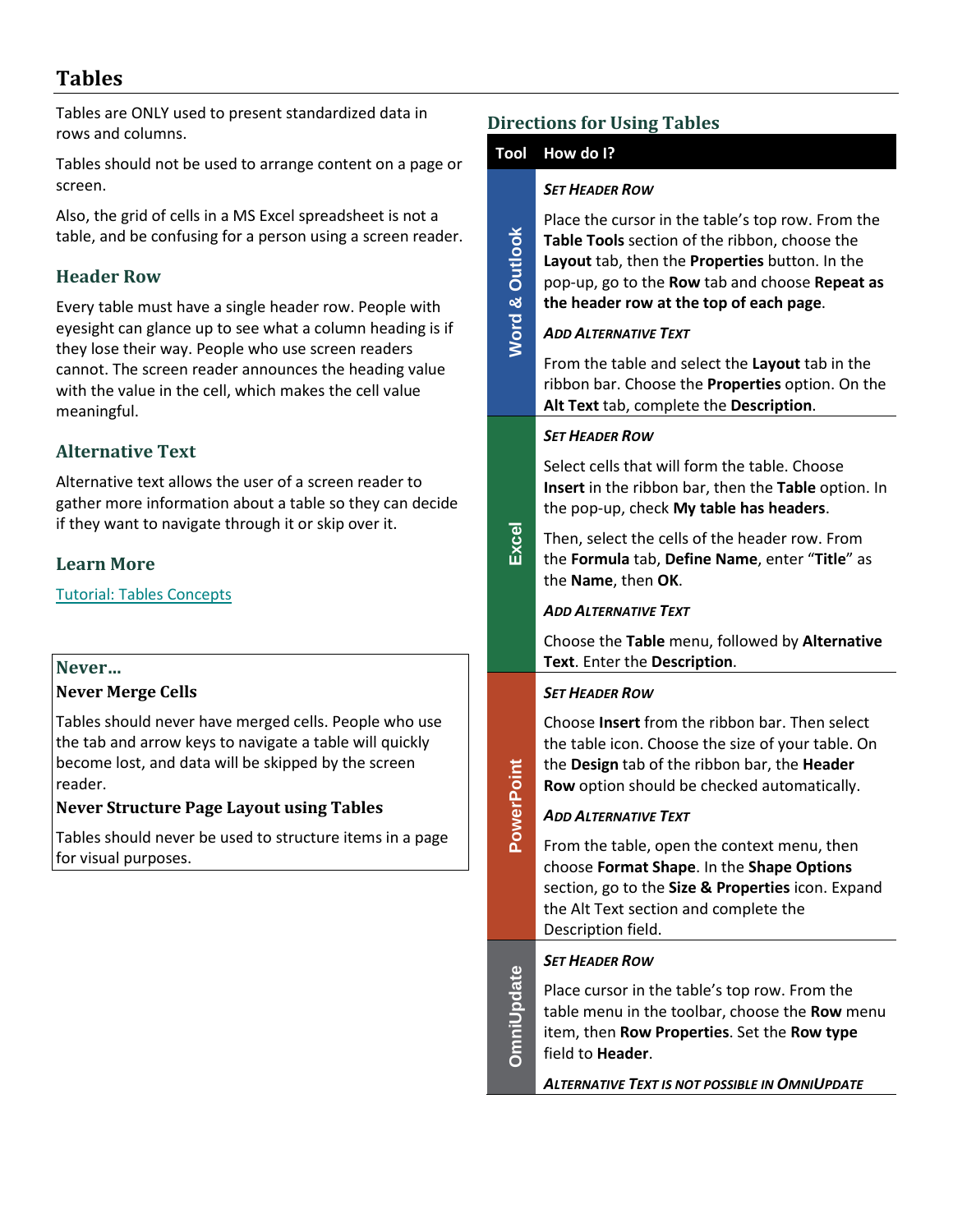## <span id="page-10-0"></span>**Images**

Images are used in many ways:

- Present information in a graphical manner
- Provide examples supporting text
- Decorate or creating spacing in a document

## **Alternative Text**

People with a visual impairment have images described to them from "alternative text." How much information is needed depends on the image's purpose. For example:

- Infographics details that be included in alternative text. "8,000 faculty, 6,500 staff in 2018"
- Images used for spacing or decoration are NOT read, so must have blank (" ") alternative text set.
- Demonstration of the text needs little description. For example, "screenshot of login page"
- However, if an image has detail that is NOT in the text, that detail must be included in the alternative text, for example "flood waters approaching Computer Center"

## **Alignment**

Images must always be "in-line" with text. To get text next to an image (MS Word) format that section of the page in columns. This acceptable alternative does not interrupt the reading order.

## **Contrast**

People who experience low-vision may not make out details of an image due to contrast. Color contrast analyzers grade colors on screen as pass/fail. Appendix I has the proper color contrast using the MSU color palette.

## **Learn More**

[Understanding: Non-Text Content](http://www.w3.org/WAI/WCAG21/Understanding/non-text-content.html)

[How to Meet: Non-Text Content](http://www.w3.org/WAI/WCAG21/quickref/#non-text-content)

[Understanding: Meaningful Sequence](http://www.w3.org/WAI/WCAG21/Understanding/meaningful-sequence.html)

[How to Meet: Meaningful Sequence](http://www.w3.org/WAI/WCAG21/quickref/#meaningful-sequence)

#### **Never…**

## **Never Wrap Text**

Wrapping text around an image removes it from the proper reading order. Place it "in-line" instead.

## **Never Overlap Images**

Edit images rather than place arrows/callouts on top.

## **Directions for Using Images**

## **Tool How do I?**

## *ADD ALTERNATIVE TEXT*

After inserting the image, select it and use the context menu. Choose **Edit Alt Text** from the menu. Enter a **description**. In this same place "Mark as decorative."

#### *DOCK AN IMAGE*

- 1. Size a cell to be larger than the image
- 2. Select the cell, then from the ribbon bar choose **Insert**, then **Pictures**
- 3. Select the image, then **insert**
- 4. Hold down the <Alt> key while dragging the image to a corner of the cell

#### *ADD ALTERNATIVE TEXT*

Select the image, open the context menu, then choose **Edit Alt Text**. Enter a **Description** in the pane. In this same place "Mark as decorative."

#### *ADD ALTERNATIVE TEXT*

Select image then go to the context menu. Choose **Edit Alt Text**. Enter **description**. In this same place "Mark as decorative."

## *SET READING ORDER*

Elements of slides are read in the sequence in which they are placed on the slide. Adjustment items to read from left to right and top to bottom.

- 1. From the ribbon bar, choose the **Home** tab. Select the **Arrange** box, then choose **Selection Pane** from the menu
- 2. In the pane that opens, the items are listed in the REVERSE order in which they will be read
- 3. Drag the FIRST thing read to the BOTTOM, and the LAST item to the top, with everything in reverse order between

Proper reading order is essential when a PowerPoint is output to Adobe PDF!

## *ADD ALTERNATIVE TEXT*

**OU** Select the image, in the toolbar, choose the Insert/Edit Image icon (**A)**. Enter a **Description**.

**Excel**

**PowerPoint**

PowerPoint

**Word/Outlook**

**Word/Outlook**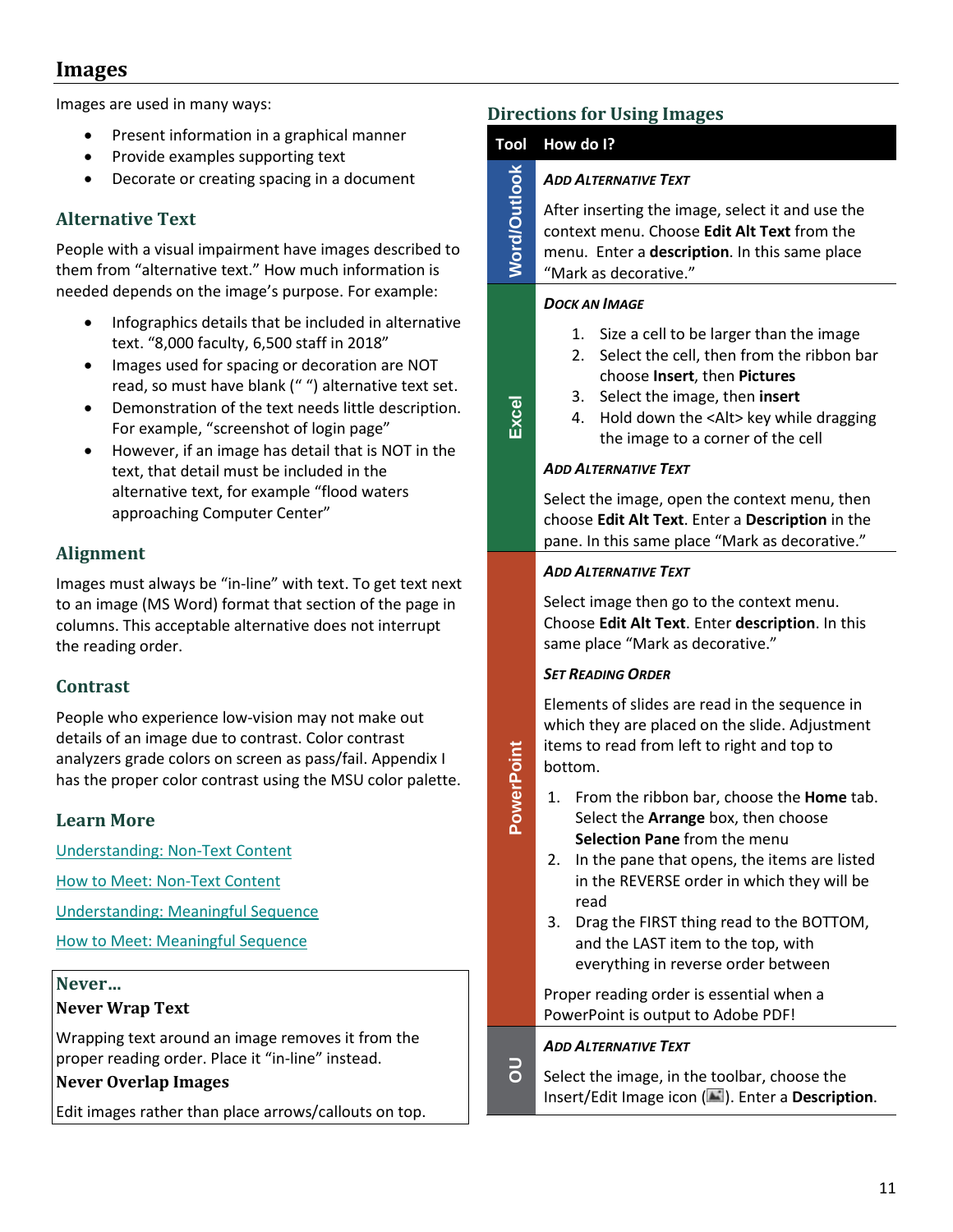# <span id="page-11-0"></span>**Audio, Video, and Interactive Video**

Audio and video engage senses which help engage the listener. However, people who experience hearing or vision difficulties need an alternative way to get the information contained in the audio or video.

The key is to make sure that the information that cannot be perceived by one sense is made available to another sense.

## **An Equal Alternative for Audio**

Information communicated purely in audio format must have the comparable text made available. This is typically a transcript that accompanies the audio.

## **An Equal Alternative for Audio in Video**

Audio that is embedded within a video should have closed captioning set. Different than a transcript, with closed captioning the viewer can keep the text synchronized with the images on screen. In designing videos, make sure that the closed captioning does not obscure any important information shown on screen.

Closed captioning is available through Kaltura MediaSpace. However, once the automated captioning is done, you MUST review it manually to correct any misspellings and add the proper punctuation. You should also make sure that the text matches the screen in which the words were spoken.

## **Learn More**

[Timed-Based Media](http://www.w3.org/TR/WCAG21/#time-based-media)

## **An Equal Alternative for Video**

For users who cannot see a video, some information which is presented purely visually may be lost. Again, a transcript that can be read by screen readers will assist the user.

However, "descriptive audio" or a description transcript better option. Descriptive audio contains that lost information. For example, the spoken text is "The Red Cedar runs through campus." Descriptive audio might say, "Water is shown rushing by the MSU Library in spring. The Red Cedar runs through campus."

## **Interactive Video**

Video with which a user can interact, like a training module, must be navigable using the keyboard. To test this, put your mouse away and use:

- Tab key or arrow keys to move to an item, like a link or button
- Arrow keys to scroll through an item, like a bulleted list or dropdown
- Enter key or spacebar to select a link, button, or option in a radio button or dropdown

Such videos are usually created by an external vendor. Send the screen back to them to be fixed.

#### **Never…**

Never place important information where closed captioning can obscure it. (See below)



*Figure 1: Example of Closed Captioning text covering the Captions button reference in the audio. Ironically, this Google presentation is about the proper way to add Closed Captioning.*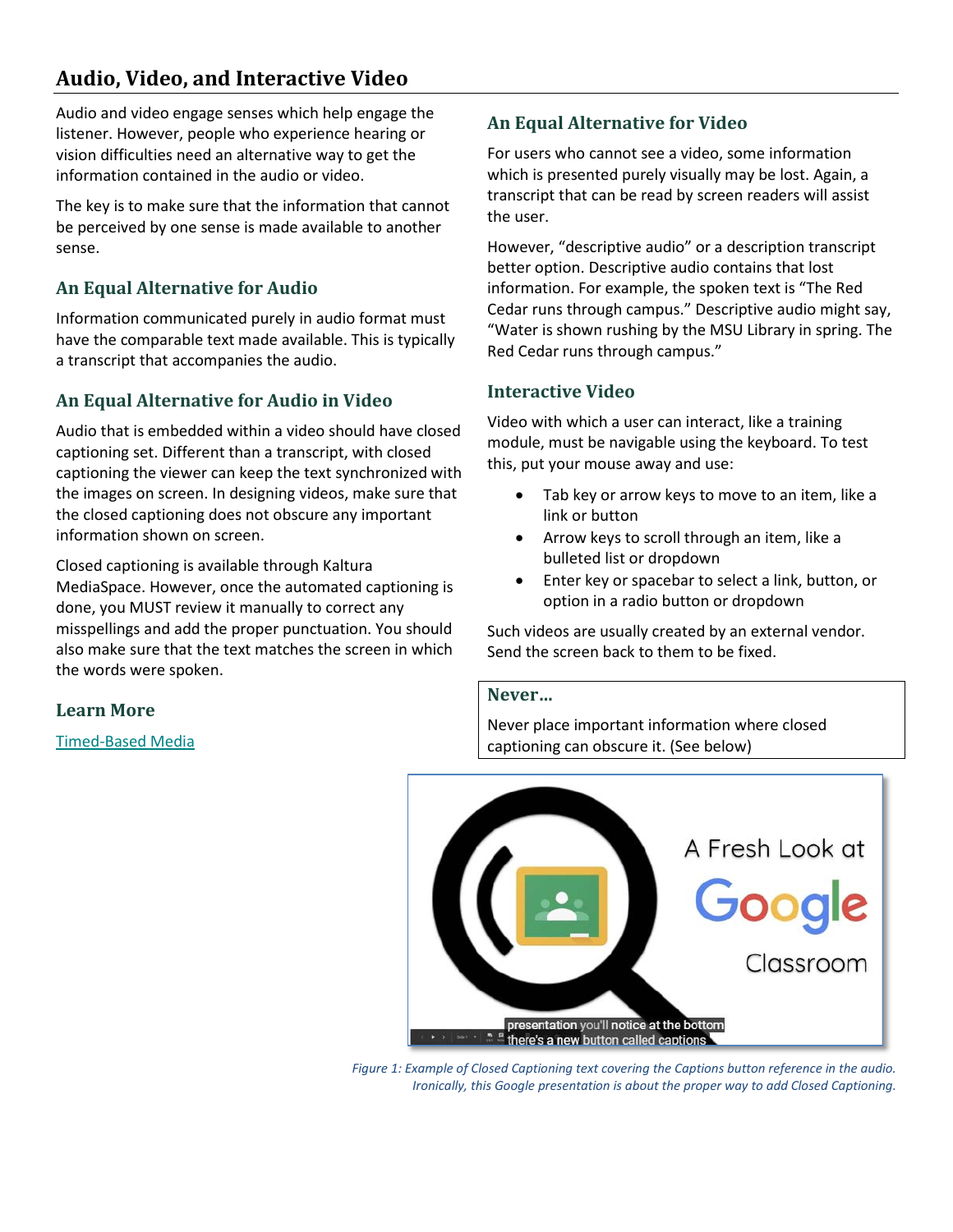## <span id="page-12-0"></span>**Step 1: Checking Accessibility in Microsoft**

Make sure your document passes the accessibility checker in the Microsoft program you use to create and edit it.

As you move through the items in the results, the editor will take you to the item to fix. Once corrected, the results will update automatically.

## **Step 2: Converting Documents to PDF**

It is highly desirable when distributing documents by email that the content be placed on a website. If for some reason that is not feasible, distributing the document in its original format is best. Sometimes it may be appropriate to convert the document to a Portable Document Format (PDF).

However, correcting accessibility issues is beyond the ability of most people unless they are highly skilled with Adobe Acrobat Professional. So, if conversion to a PDF is necessary, fix it in Microsoft first.

Speaker notes in MS PowerPoint can be converted into the PDF as a comment. Use the "Options" button when you "Save as PDF". Adobe PDF Maker versions may prompt with this option without using the Option button.

## **Step 3: Running Accessibility Checker in Adobe Acrobat Professional**

Once you have output the document to PDF, open it with Adobe Acrobat Professional and run the accessibility checker there. It may give additional information you need to change in the source document.

This feature is NOT available in Adobe Reader.

## **Common Issues Missing Title in Adobe Acrobat**

Typically, you will be prompted that the document is lacking a title. Direction for adding a title are at right.

## **Directions for Finishing a Document**

#### **Tool How do I?**

#### *RUN ACCESSIBILITY CHECK*

| Word | Choose the <b>Review</b> tab in the ribbon bar, then |  |  |  |  |  |  |
|------|------------------------------------------------------|--|--|--|--|--|--|
|      | Select Check Accessibility.                          |  |  |  |  |  |  |
|      | <b>SAVE AS PDF</b>                                   |  |  |  |  |  |  |

Choose **File** in the toolbar. In the left pane, choose **Save as Adobe PDF**.

#### *RUN ACCESSIBILITY CHECK*

Choose the **Review** tab in the ribbon bar, then Select **Check Accessibility**.

## *SAVE AS PDF*

**Excel**

**PowerPoint**

PowerPoint

**OmniUpdate**

**OmniUpdate** 

**Adobe Acrobat Pro**

From the menu bar, choose **File** then **Save as** Choose **PDF** as the file type, then the **More options...** link. In the Save As dialog box, choose the **Options** button. In the Options dialog, make sure **Document structure tags for accessibility** is checked. Do not use "Save as Adobe PDF"

#### *RUN ACCESSIBILITY CHECK*

Choose the **Review** tab in the ribbon bar, then Select **Check Accessibility**.

## *SAVE AS PDF*

Choose **File** in the toolbar. In the left pane, choose **Save as Adobe PDF**. See instruction at left for converting "Speaker Notes."

## *RUN ACCESSIBILITY CHECK*

Select the Page Check icon (checkmark) in the toolbar. Then select **Show Results**. Scroll through the list to see if any of your content is included.

The results may show issues in the header and footer. These issues are not perceivable to users.

## *RUN ACCESSIBILITY CHECK*

View, Toolsets, Accessibility. Choose Accessibility Full Check. Keep the defaults, then choose "Start Checking." Results show at left.

## *ADD A TITLE*

Choose **File** in the toolbar, then Properties. On the Description tab, make sure the name is showing in the Title field. On the Initial View tab, change the Show dropdown to "Document Title."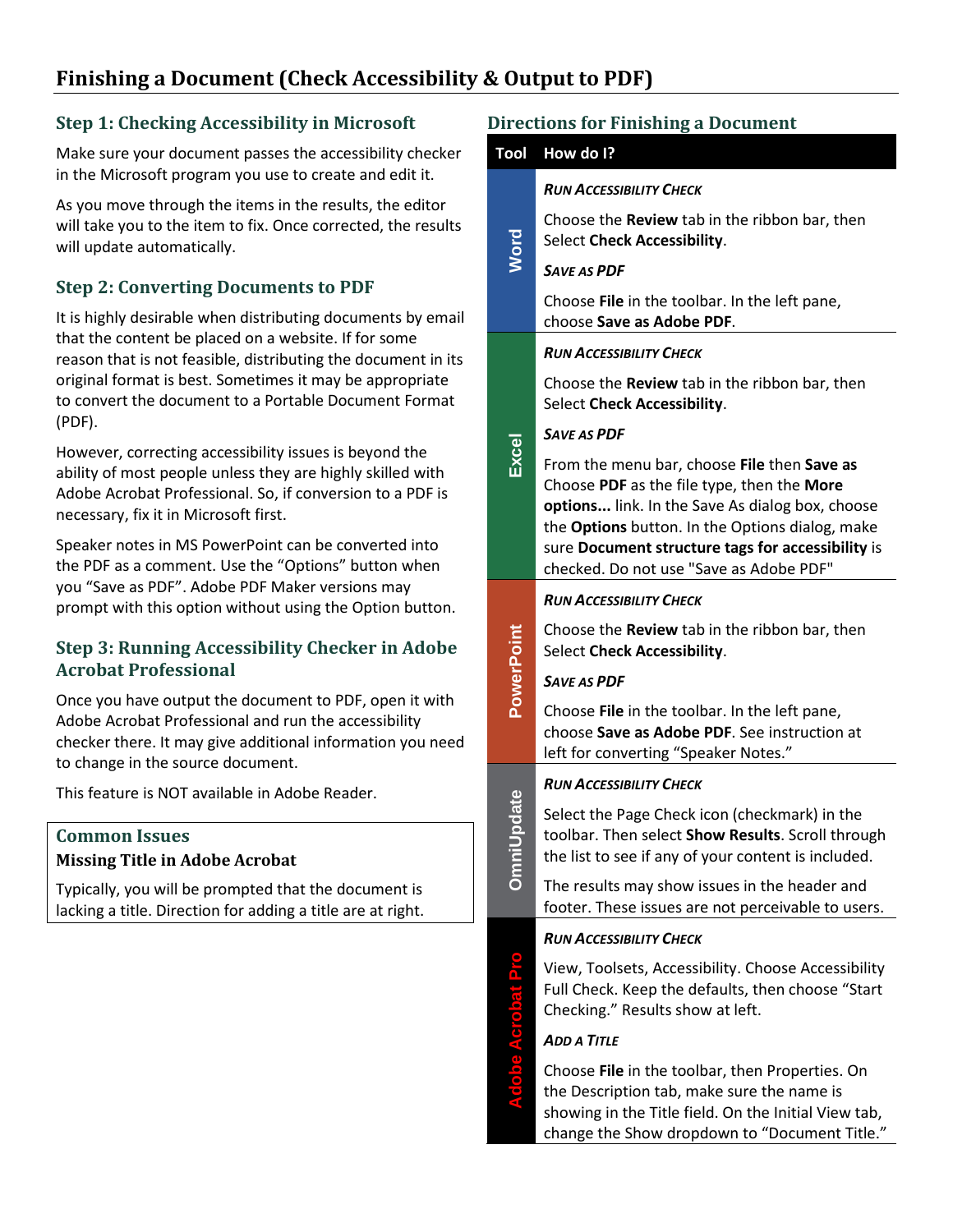# **Appendix I: Color Contrast**

## **The requirement: Over 4.5:1 contrast!!!**

Text must meet a contrast between the font color and background color of 4:5.1. This is the MINIMUM standard.

Larger font, 14 point or over, or bold font, may meet a lower standard of 3.0:1. Also, adjoining colors (such as a header background against a page background) must also meet this standard.

<span id="page-13-0"></span>

|                            |                    | <b>#CB5A28</b> | <b>#6E005F</b>   | <b>AP34AE4A</b> | #C89A58        | #E8D9B5          | #D1DE3F          | #535054        | <b>TBA606#</b> | #008183        | <b>#F08521</b> | <b>197A2A2</b> | #0DB14B        | #18453B          | #000000          | <b>#FFFFFF</b>   |
|----------------------------|--------------------|----------------|------------------|-----------------|----------------|------------------|------------------|----------------|----------------|----------------|----------------|----------------|----------------|------------------|------------------|------------------|
| <b>Background</b>          | <b>Size</b>        |                |                  |                 |                |                  |                  |                |                |                |                |                |                |                  |                  |                  |
| #FFFFFF<br>(255, 255, 255) | Text<br>Large Text | 4.2:1          | 11.5:1<br>11.5:1 |                 |                |                  |                  | 7.9:1<br>7.9:1 |                | 4.7:1<br>4.7:1 |                |                |                | 10.8:1<br>10.8:1 | 21.0:1<br>21.0:1 |                  |
| #000000<br>(0,0,0)         | Text<br>Large Text | 5.0:1<br>5.0:1 |                  | 8.4:1<br>8.4:1  | 8.2:1<br>8.2:1 | 15.0:1<br>15.0:1 | 14.2:1<br>14.2:1 |                |                | 4.5:1          | 8.1:1<br>8.1:1 | 8.0:1<br>8.0:1 | 7.4:1<br>7.4:1 |                  |                  | 21.0:1<br>21.0:1 |
| #18453B<br>(24, 69, 59)    | Text<br>Large Text |                |                  | 4.3:1           | 4.2:1          | 7.7:1<br>7.7:1   | 7.3:1<br>7.3:1   |                | 3.8:1          |                | 4.1:1          | 4.1:1          | 3.8:1          |                  |                  | 10.8:1<br>10.8:1 |
| #0DB14B<br>(13, 177, 75)   | Text<br>Large Text |                | 4.1:1            |                 |                |                  |                  |                |                |                |                |                |                | 3.8:1            | 7.4:1<br>7.4:1   |                  |
| #97A2A2<br>(153, 162, 162) | Text<br>Large Text |                | 4.4:1            |                 |                |                  |                  | 3.0:1          |                |                |                |                |                | 4.1:1            | 8.1:1<br>8.1:1   |                  |
| #F08521<br>(244, 133, 33)  | Text<br>Large Text |                | 4.4:1            |                 |                |                  |                  | 3.1:1          |                |                |                |                |                | 4.1:1            | 8.1:1<br>8.1:1   |                  |
| #008183<br>(0, 129, 131)   | Text<br>Large Text |                |                  |                 |                | 3.4:1            | 3.2:1            |                |                |                |                |                |                |                  | 4.5:1            | 4.7:1<br>4.7:1   |
| #909AB7<br>(144, 154, 183) | Text<br>Large Text |                | 4.1:1            |                 |                |                  |                  |                |                |                |                |                |                | 3.8:1            | 7.5:1<br>7.5:1   |                  |
| #535054<br>(83, 80, 84)    | Text<br>Large Text |                |                  | 3.2:1           | 3.1:1          | 5.7:1<br>5.7:1   | 5.4:1<br>5.4:1   |                |                |                | 3.1:1          | 3.0:1          |                |                  |                  | 7.9:1<br>7.9:1   |
| #D1DE3F<br>(209, 222, 63)  | Text<br>Large Text |                | 7.8:1<br>7.8:1   |                 |                |                  |                  | 5.4:1<br>5.4:1 |                | 3.2:1          |                |                |                | 7.3:1<br>7.3:1   | 14.2:1<br>14.2:1 |                  |
| #E8D9B5<br>(232, 217, 181) | Text<br>Large Text |                | 8.2:1<br>8.2:1   |                 |                |                  |                  | 5.7:1<br>5.7:1 |                | 3.4:1          |                |                |                | 7.7:1<br>7.7:1   | 15.0:1<br>15.0:1 |                  |
| #C89A58<br>(200, 154, 88)  | Text<br>Large Text |                | 4.5:1            |                 |                |                  |                  | 3.1:1          |                |                |                |                |                | 4.2:1            | 8.2:1<br>8.2:1   |                  |
| #94AE4A<br>(148, 174, 74)  | Text<br>Large Text |                | 4.6:1<br>4.6:1   |                 |                |                  |                  | 3.2:1          |                |                |                |                |                | 4.3:1            | 8.4:1<br>8.4:1   |                  |
| #6E005F<br>(110, 0, 90)    | Text<br>Large Text |                |                  | 4.6:1<br>4.6:1  | 4.5:1          | 8.2:1<br>8.2:1   | 7.8:1<br>7.8:1   |                | 4.1:1          |                | 4.4:1          | 4.4:1          | 4.1:1          |                  |                  | 11.5:1<br>11.5:1 |
| #CB5A28<br>(203, 90, 40)   | Text<br>Large Text |                |                  |                 |                |                  |                  |                |                |                |                |                |                |                  | 5.0:1<br>5.0:1   | 4.2:1            |